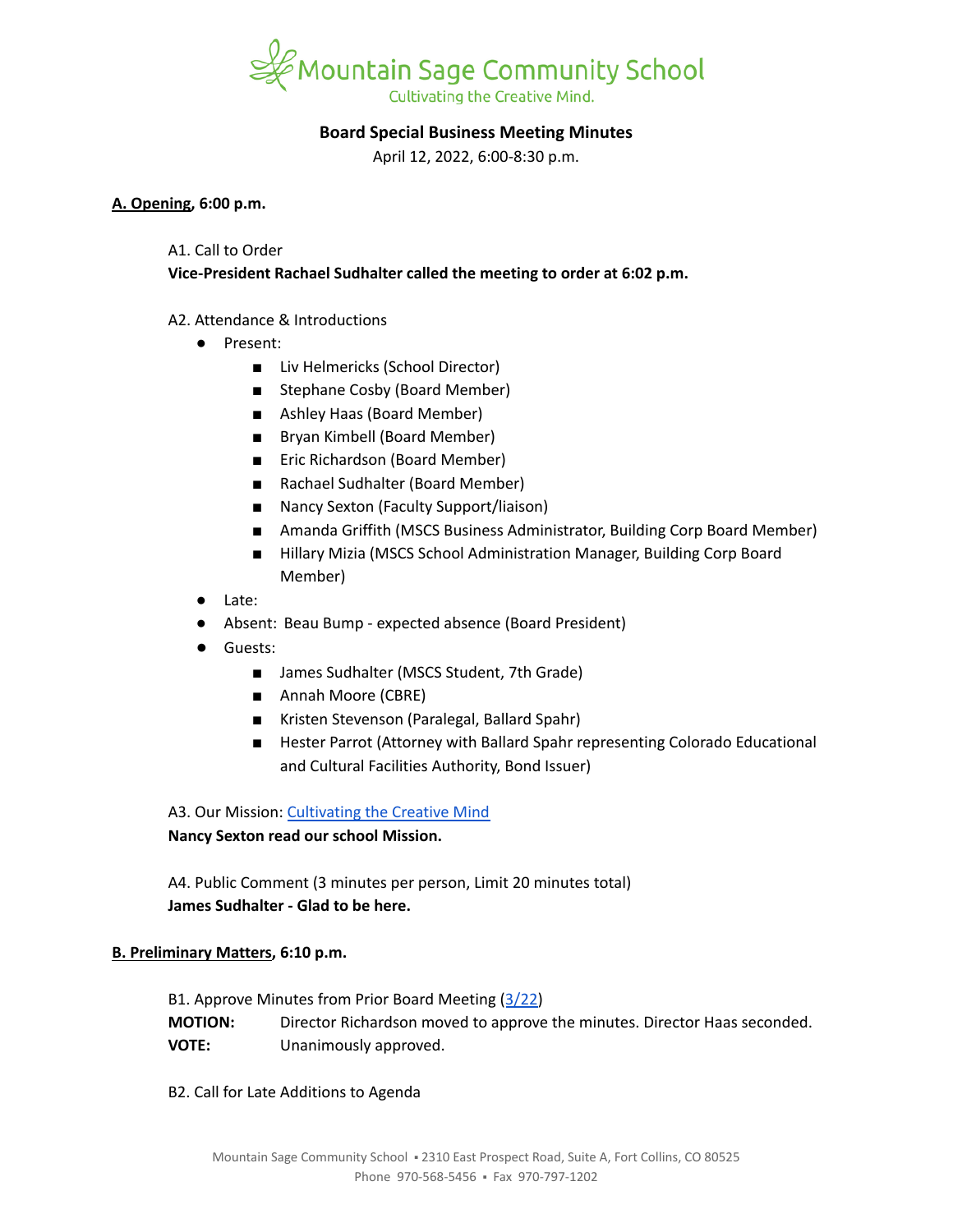

### **There were no changes to the agenda.**

|  |  | B3. Approve Meeting Agenda |
|--|--|----------------------------|
|--|--|----------------------------|

| <b>MOTION:</b> | Director Richardson moved to approve the agenda. Director Kimbell seconded. |
|----------------|-----------------------------------------------------------------------------|
| VOTE:          | Unanimously approved.                                                       |

### **C. Board Education**

C1. No educational topic planned for this meeting.

#### **D. Regular Business, 6:15 p.m.**

- D1. Consent Agenda (Confirm Consent Designation)
	- D1.1 Policy Review (i.e. no discussion, if item pulled move to bottom of D): D1.1.1 - Board Policy Review: [GP3.3](https://docs.google.com/document/d/1rCNyuUn-oRMQUnt7UX3Ur8rkx1Y8x7-CkbfRWeG56kU), [GP3.6,](https://docs.google.com/document/d/11NzhXxu-XWrxSQOlW5v21SskME9k9GRrxaxm508bP5I/edit) [GP3.8](https://docs.google.com/document/d/1jQ-h_nZxYr44jzisoAamCD-ZTlqzI_RwpOrxd1MbjgY/edit)

| <b>MOTION:</b> | Director Sudhalter moved to approve the policies on the |
|----------------|---------------------------------------------------------|
|                | consent agenda. Director Cosby seconded.                |
| <b>VOTE:</b>   | Unanimously approved.                                   |

### D2. Facilities

Director Haas: We have had an expedited purchase and bond process, at 45 days. Many people were involved in making this time frame possible. We have arrived at a deadline to sign this bond as a board, which is what brings us here tonight. Closing on building scheduled for April 27th.

#### D2.1 - Bond Purchase Resolution

D2.1.1 - Pursuant to Bylaw Sec. 2.5 (b), Board President has delegated to Board Vice President any and all authority to execute these documents on the Board's behalf.

| <b>MOTION:</b> | Director Sudhalter moved to enter discussion of the bond |
|----------------|----------------------------------------------------------|
|                | purchase resolution.                                     |
|                | Director Cosby seconded.                                 |
| <b>VOTES:</b>  | Unanimously approved.                                    |

Presentation by Kristen Stevenson to Board regarding resolution.

| <b>MOTION:</b> | Director Kimbell moved to approve the bond purchase       |
|----------------|-----------------------------------------------------------|
|                | resolution.                                               |
|                | Director Haas seconded.                                   |
| <b>VOTES:</b>  | Directors Cosby - Aye, Sudhalter - Aye, Richardson - Aye, |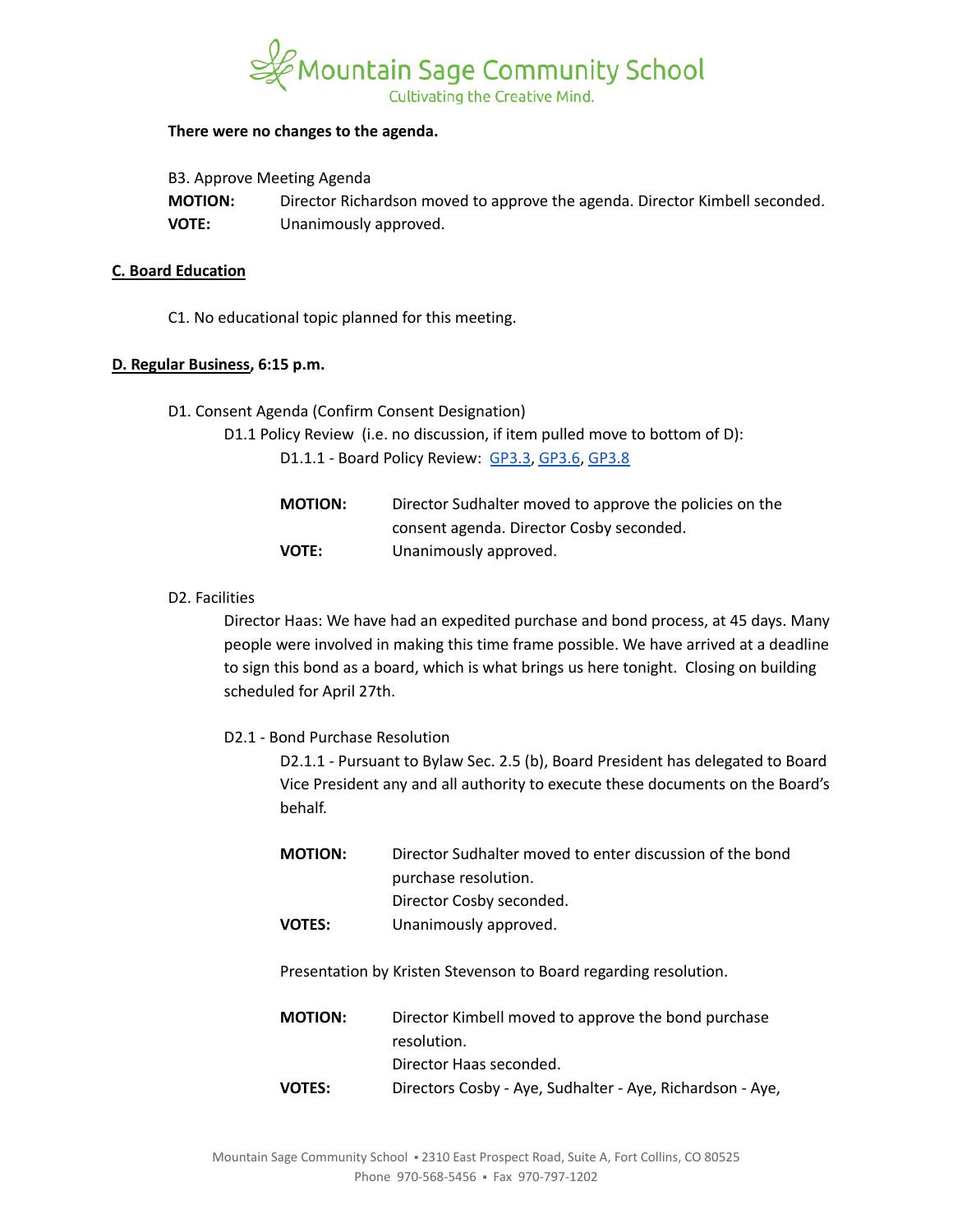

Haas - Aye, Kimbell - Aye.

The motion passed.

## D2.2 - Bond Purchase Agreement

D2.2.2 - Pursuant to Bylaw Sec. 2.5 (b), Board President has delegated to Board Vice President any and all authority to execute these documents on the Board's behalf.

| <b>MOTION:</b> | Director Richardson moved to approve the bond purchase    |
|----------------|-----------------------------------------------------------|
|                | agreement.                                                |
|                | Director Sudhalter seconded.                              |
| VOTES:         | Directors Cosby - Aye, Sudhalter - Aye, Richardson - Aye, |
|                | Haas - Aye, Kimbell - Aye.                                |

The motion passed.

Board took a 20 minute recess at 6:40 p.m. The meeting resumed at 7:02 p.m.

D3. Finance

D3.1 - 2022-2023 Draft Budget Approval Nancy Sexton asked about adjustments to salaries for administrative staff to accommodate inflation and health insurance costs, similar to how Teacher salaries are being looked at?

**AI**: Bryan K. - The Finance Committee will discuss how to best incorporate a more formal review cycle period for salaries.

Bryan K. - Question - Since we are already including the removal of reserves for the bond work then why are we not projecting the return of escrow funds at closing?

**AI**: Bryan K. - Work with Amanda and the Finance Committee to complete the budget prior to the April 26th board meeting for review and approval by the board.

**AI**: Amanda G. - Double-check Salary tab row 11 "Teachers - Class (0060-0100-201)" columns J (23/24) and L (24/25) to make sure the increase is correct even with the same number of teachers.

**AI**: Amanda G. - On Budget tab of the budget adjust row 72 columns Q through U. Tech Equipment has been adjusted, action completed.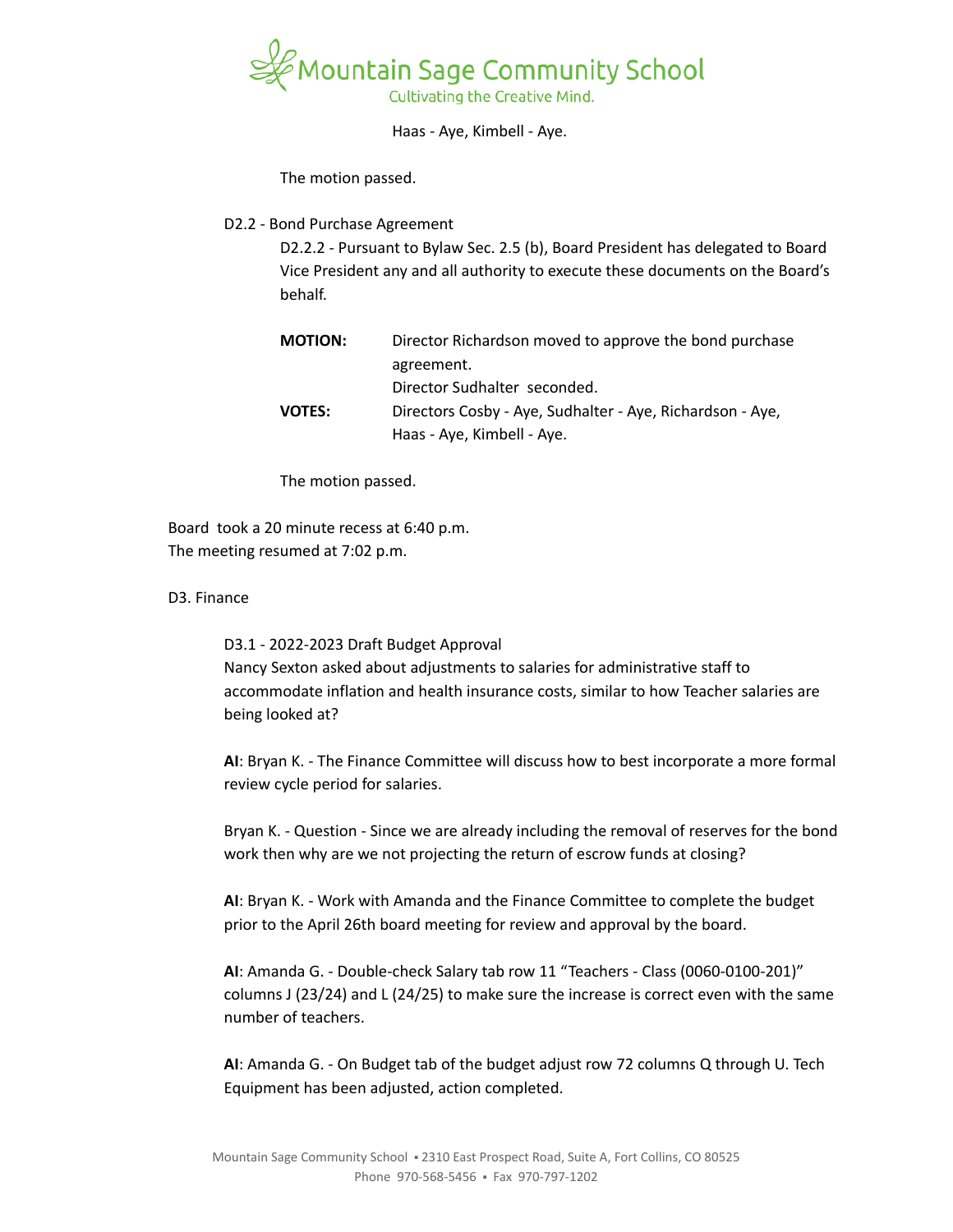

Draft proposed budget for 2022-23 will be provided to PSD by April 15th with final board-approved by April 28th.

**AI**: Beau B. - Add 2022-23 budget approval to the April 26th meeting.

**AI**: Beau B. - Continuing Disclosure Agreement policy approval needs to be included in the April 26th meeting.

**AI**: Beau B. - Check if transition of officer positions needs to be included in the April 26th agenda.

## D4. Logistics

D4.1 - Election Currently we have 21% participation, with 30% required.

**AI**: Rachael S. - Reminders will go out Monday and Thursday from Election Buddy.

**AI**: Rachael S. - Work with Hillary M. to send out a school reminder recommending people check their spam for Election Buddy emails, include language that ALL parents should vote, and include count of how many votes we are from the election being valid.

**AI**: Rachael S. - Email Leisha Craft to add Mountain Sage Staff to Election Buddy.

D4.2 - Policy Discussion - for April 26th review and approval

D4.2.1 - April School Policy Review: [IGF](https://drive.google.com/open?id=1YBuMipv4-8akEC1rjji4WdzpHc0a9nuVUP8uPDaN7w8), [IGF-R](https://drive.google.com/open?id=1miaI655qSVx0mkoge_Ogf0wfQe_WHysQOHWy3E8vP_4), [IHA](https://drive.google.com/open?id=1rMNshX07qFv68v2FzhCZDtcOTvdvQ8-phi6XyMGnv2A), [IJ](https://drive.google.com/open?id=16Apta1Nk1rBYb8051Ha-6trPXjppnsisQfkh4iU4n5I)

D4.2.2 - April Board Policy Review: [GP3.7](https://docs.google.com/document/d/1373qt1YXZKad8EZGuCRW_oa8Xcf6y9CN5zuFsCV0s18/edit), [GP3.9,](https://docs.google.com/document/d/1i6NGBbxZjvcmJUjud0bdBKC2Fh_S0Oz7ohEMe_sz_Lk/edit) [GP3.10](https://docs.google.com/document/d/1SlF3cHVQfU9alRa-s9YSLYbjkR3MyXITu4wVCfhZyuU/edit), [GP3.11](https://docs.google.com/document/d/1wBiDP8kqKlyJ4ohM3_tg5_pp2Uy8FXx9msG9Vqy2trM/edit)

### D5. Scheduling Matters

D5.1 - Items of the Month (see Board [calendar\)](https://docs.google.com/document/d/12S6s-qevYMsnj8Cr2yw6uMO7S7hL3gz2oKvXZk5ZndQ/edit?usp=sharing)

D5.1.1 - School Director Evaluation is underway, Executive session 4/26 **AI**: Eric R. - Send out reminder e-mail incorporating the "anonymous feedback" language.

D5.1.2 - Approved budget submitted to PSD by Deadline

D5.1.3 - GP [3.7](https://drive.google.com/file/d/19x5OoWO_g9U5QiqeLzxehwurZVRhz0zs/view) - Each April, the Board will publicly review its expenditures and establish its projected costs of governance for the next fiscal year. **AI**: Ashley H. - purchase governance books and send costs to Bryan K. **AI**: Bryan K. - Include the 2022-23 Board budget in the Finance Committee report for the April 26th meeting.